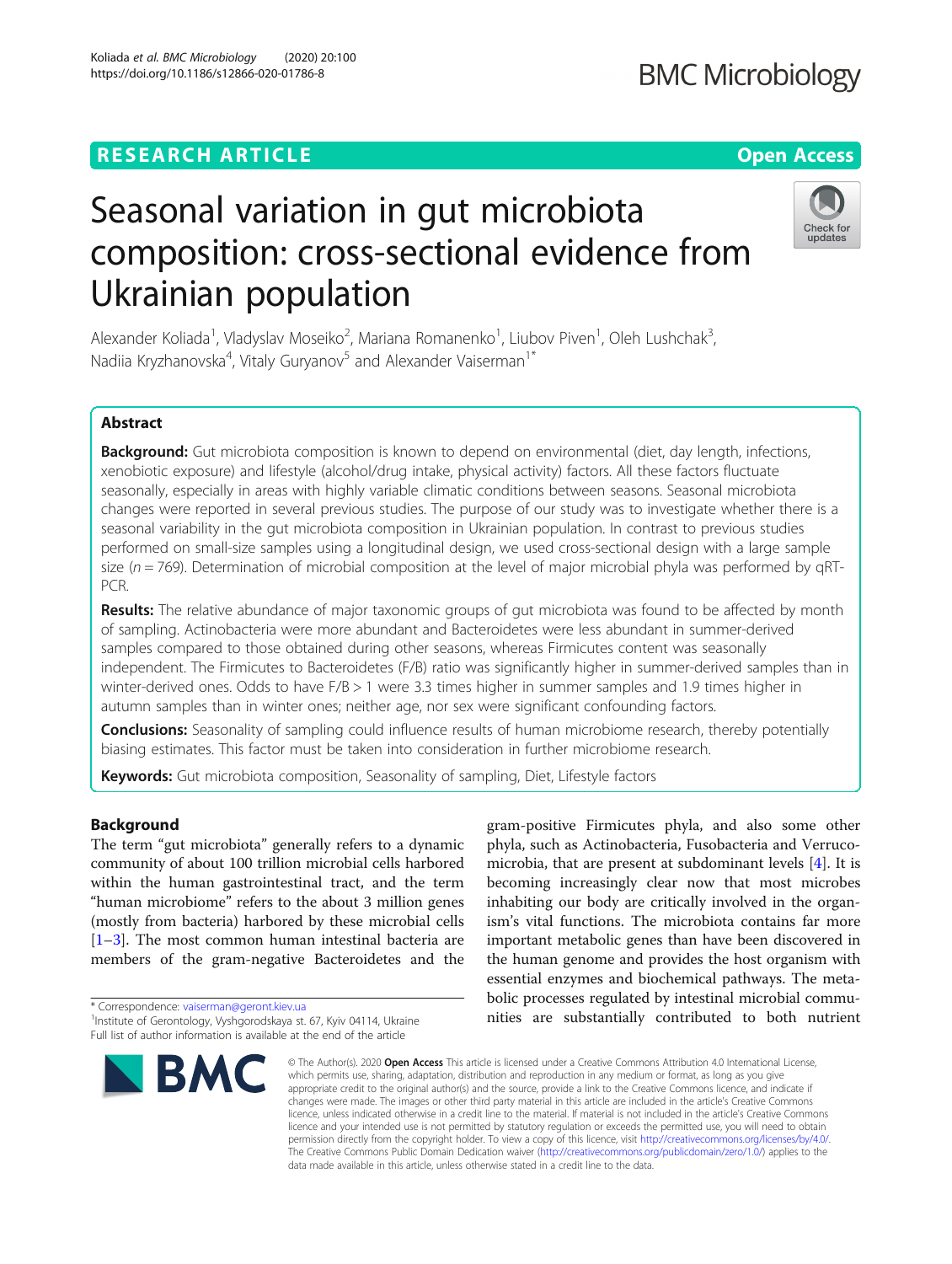acquisition and xenobiotic processing, including the metabolism of undigested carbohydrates and vitamin biosynthesis [[5,](#page-7-0) [6](#page-7-0)]. Moreover, the microbiota provides a barrier protecting the host against infections through production of antimicrobial compounds and competitive exclusion of pathogens [[7\]](#page-7-0). The unbalanced state of the gut microbiota composition (dysbiosis) can result in adverse health outcomes including not only intestinal diseases but also extra-intestinal pathological conditions such as atherosclerosis, metabolic syndrome, diabetes mellitus and cancer [[8](#page-7-0)–[10\]](#page-7-0).

The composition of microbiota is known to depend on both host genetic background and lifestyle/environmental factors, although recent evidence suggest that exogenous determinants dominate over host genetics in shaping the human gut microbiota [\[11](#page-7-0)]. Dietary factors certainly play a central role in these processes [\[12](#page-7-0), [13](#page-7-0)], although environmental (day length, infections, xenobiotic exposure) and lifestyle (alcohol/drug intake, physical activity) factors are undoubtedly of great importance as well [[14](#page-7-0), [15\]](#page-7-0). All these variables obviously fluctuate with season, especially in areas with highly variable climatic conditions between seasons. Given this, it is not surprising that seasonal changes in the intestinal microbiota composition have been reported in several studies. Most of these findings were obtained from isolated religious groups or autochthonous hunter-gatherer communities. Such variations were found, for example, in the study by Davenport et al. conducted in a population of Hutterites, members of an ethno-religious anabaptist group having similar lifestyles due to their communal life [\[16](#page-7-0)]. In particular, since they live and eat together, their dietary patterns are practically the same across individuals and very stable throughout the year, with the exception of availability of fresh fruits and vegetables throughout the summer and autumn months. Although overall gut microbiome stability was observed within individuals over time, the significant and consistent population-wide shifts in their gut microbiome composition have been evident across seasons. More specifically, significantly increased ratios of Bacteroidetes and decreased ratios of Actinobacteria and Firmicutes were found in summer compared to winter fecal samples. Subsequently, seasonal variations in the gut microbiota composition were observed in this population by using a genome-wide association study (GWAS) approach [\[17](#page-7-0)]. At least eight bacterial taxa have been identified whose seasonal abundance was associated with single nucleotide polymorphisms in the host genome. Seasonal changes in the gut microbiome, in which some taxa become undetectable only to reappear in a subsequent season, were also observed in the Hadza hunter-gatherers of Tanzania  $[18]$  $[18]$  $[18]$ . More recently, the seasonal shifts in bacterial taxa, diversity, and also in carbohydrate

utilization by the microbiota have been found in the same hunter-gatherer group [[19\]](#page-7-0). No seasonal changes in the microbiome composition were, however, found in another hunter-gatherer society, such as the Inuit from the Canadian Arctic, perhaps due to an increasingly westernized diet [[20](#page-7-0)]. Nevertheless, despite the lack of directional seasonal shifts, Inuit microbiomes have been shown to be more variable over time in both diversity and composition, than those of their urbanized counterparts from Montréal. Evidence for seasonal variation in intestinal microbiota was also found in Japanese and Mongolian populations [[21](#page-7-0), [22](#page-7-0)]. Remarkably, in the Mongolian study, seasonal differences in microbiota composition were more pronounced in the Khentii pasturing area where dietary pattern is simple and varied during the year than in TUW province and Ulan Bator where dietary structure is diverse and stable throughout the year [[22\]](#page-7-0). In addition, evidence for population-level seasonal microbiome shifts came from several indirect observations such as seasonal modulation of body odors, which are known to be associated with microbiota composition, in the U.S. population [\[23\]](#page-7-0).

The purpose of our study was to investigate whether there is a seasonal variability in the gut microbiota composition in Ukrainian population. In contrast to previous studies on the topic performed on small-size samples using a longitudinal design, we used cross-sectional design with a large population-based sample in our study.

#### **Results**

The relative abundance of major taxonomic groups of the gut microbiota at the phylum level was found to be substantially affected by month of sampling (Fig. [1a](#page-2-0)). In particular, relative abundance of Actinobacteria was found to be significantly dependent on season of sampling (Kruskal-Wallis test,  $p < 0.001$ ). Actinobacteria was much more abundant in summer samples compared to samples derived in any other season (Fig. [1](#page-2-0)b). The Bacteroidetes content was also found to be seasonally dependent (Kruskal-Wallis test,  $p = 0.014$ ). Contrary to Actinobacteria, it was significantly reduced in the summer-derived samples compared to the winter- and spring-derived samples (Fig. [1](#page-2-0)c). The Firmicutes content was seasonally independent in our study (Fig. [1](#page-2-0)d; Kruskal-Wallis test,  $p = 0.31$ ). Accordingly, the Firmicutes to Bacteroidetes (F/B) ratio which is widely used as a biomarker for pathological conditions [\[24\]](#page-7-0), was shown to be dependent on season of sampling (Kruskal-Wallis test,  $p = 0.025$ ), with this ratio being significantly higher in summer-derived samples than in winter-derived ones (Fig. [1](#page-2-0)e).

The logistic regression model was also used to estimate the effect of season of sampling on the F/B ratio. As seen from Table [1](#page-3-0), in an unadjusted model, the odds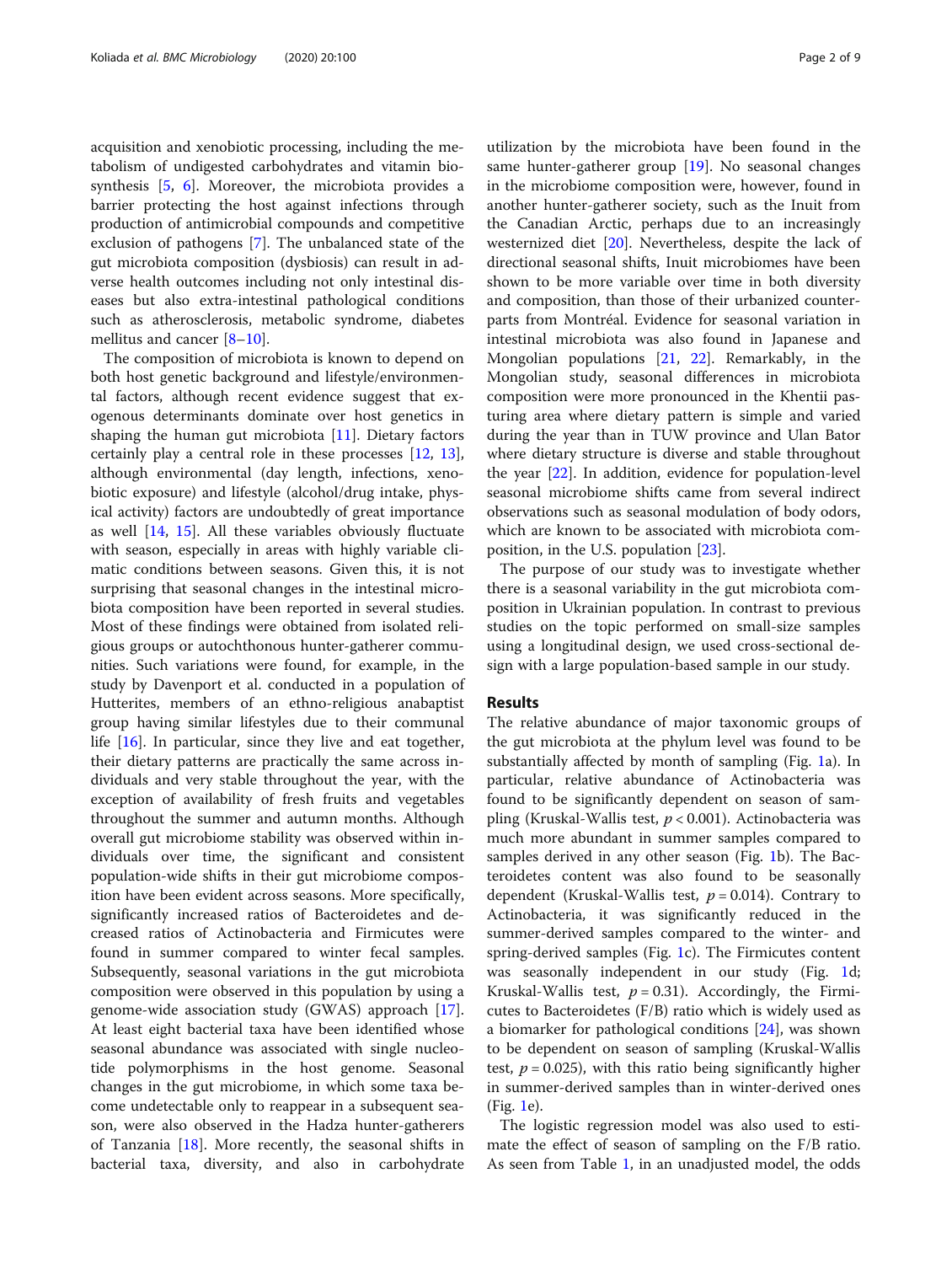<span id="page-2-0"></span>

(b), Bacteroidetes (c), Firmicutes (d), and F/B ratio (e) in Ukrainian population, by season of stool sampling. In each box-and-whisker plot, the box represents the values from the lower to upper quartile (25 to 75 percentile). The middle line inside the box represents the median. The whiskers above and below the box show the locations of the minimum and maximum values. \*  $p < 0.05$ , \*\*  $p < 0.01$ , according to the post-hoc Dunn's test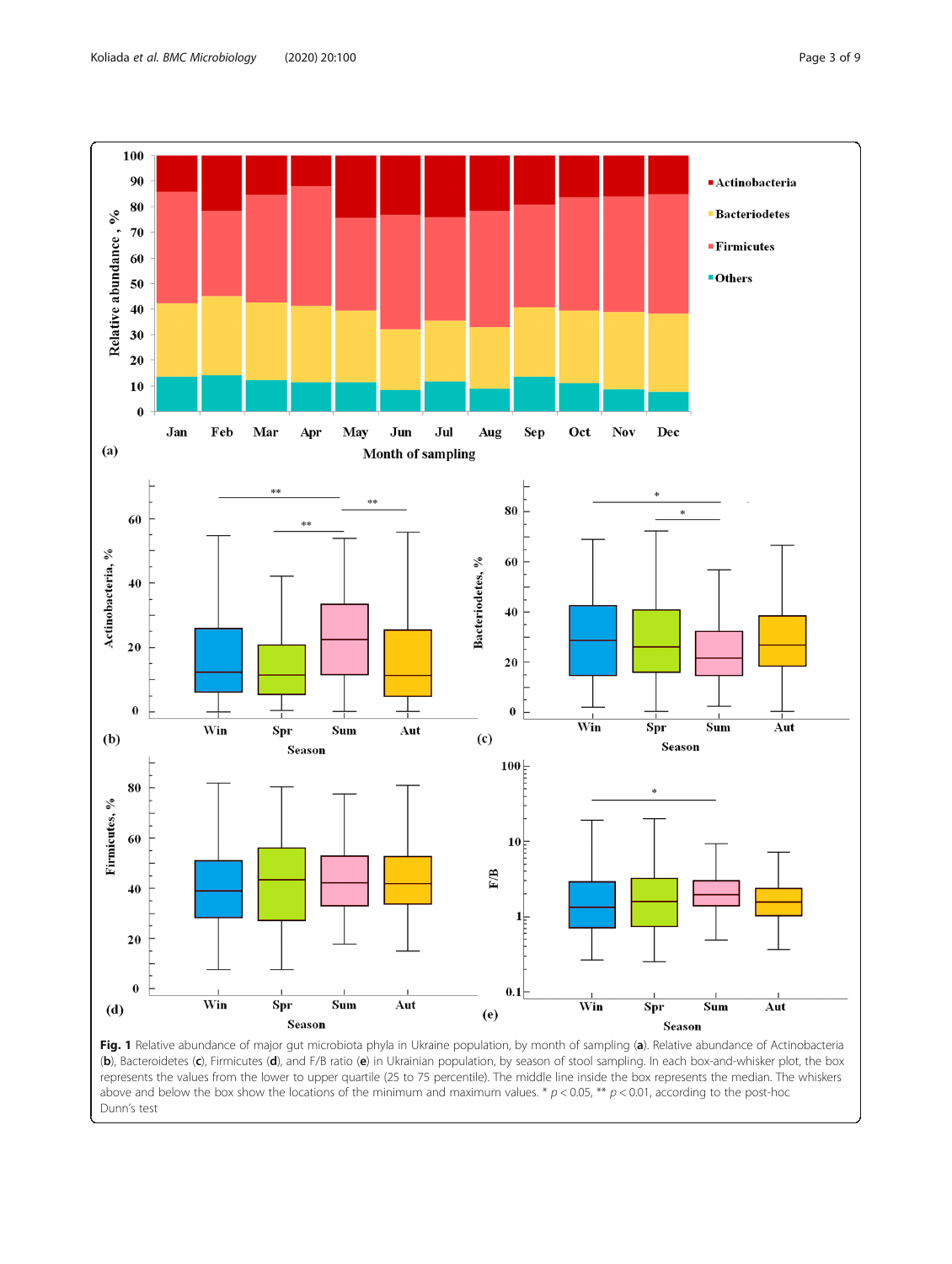| Variables                | Regression coefficient, $b \pm m$      | OR (95% CI)            | p       | AUC (95% CI)           |
|--------------------------|----------------------------------------|------------------------|---------|------------------------|
| One-factor model, Season |                                        |                        |         |                        |
| Season                   |                                        |                        |         |                        |
| Winter                   | Reference                              |                        |         | $0.60$ $(0.56 - 0.64)$ |
| Spring                   | $0.23 \pm 0.19$                        | $1.26(0.86 - 1.84)$    | 0.24    |                        |
| Summer                   | $1.20 \pm 0.29$                        | 3.34 (1.89-5.90)       | < 0.001 |                        |
| Autumn                   | $0.62 \pm 0.23$                        | 1.86 (1.19-2.91)       | 0.006   |                        |
|                          | Three-factor model, Season + Sex + Age |                        |         |                        |
| Season                   |                                        |                        |         |                        |
| Winter                   | Reference                              |                        |         | $0.62$ (0.58-0.65)     |
| Spring                   | $0.19 \pm 0.20$                        | $1.21(0.82 - 1.77)$    | 0.34    |                        |
| Summer                   | $1.15 \pm 0.29$                        | 3.17 (1.78-5.62)       | < 0.001 |                        |
| Autumn                   | $0.59 \pm 0.23$                        | $1.80(1.15 - 2.82)$    | 0.01    |                        |
| Sex                      |                                        |                        |         |                        |
| Female                   | Reference                              |                        |         |                        |
| Male                     | $-0.19 \pm 0.17$                       | $0.82$ $(0.59 - 1.15)$ | 0.26    |                        |
| Age                      |                                        |                        |         |                        |
| $0 - 19$                 | Reference                              |                        |         |                        |
| $20 - 39$                | $0.43 \pm 0.25$                        | $1.54(0.94 - 2.52)$    | 0.08    |                        |
| $40 - 59$                | $0.41 \pm 0.25$                        | $1.50(0.91 - 2.47)$    | 0.11    |                        |
| $\geq 60$                | $0.490 \pm 0.36$                       | $1.63(0.80 - 3.30)$    | 0.17    |                        |

<span id="page-3-0"></span>Table 1 Logistic regression models of the effect of season of sampling on the F/B ratio

to have  $F/B > 1$  was 3.3 times higher in summer samples and 1.9 times higher in autumn samples than in winter ones (see also Fig. 2 for illustration). In the age- and sexadjusted model, these odds ratios (ORs) were almost unchanged:  $OR = 3.2$  for summer samples and  $OR = 1.8$  for autumn samples. The results obtained indicate that neither age, nor sex were significant confounding factors.

In Table 1: Event,  $F/B > 1$ , No event,  $F/B < 1$ .

Since the shifts in the gut microbial community composition might be largely attributable to the changes in

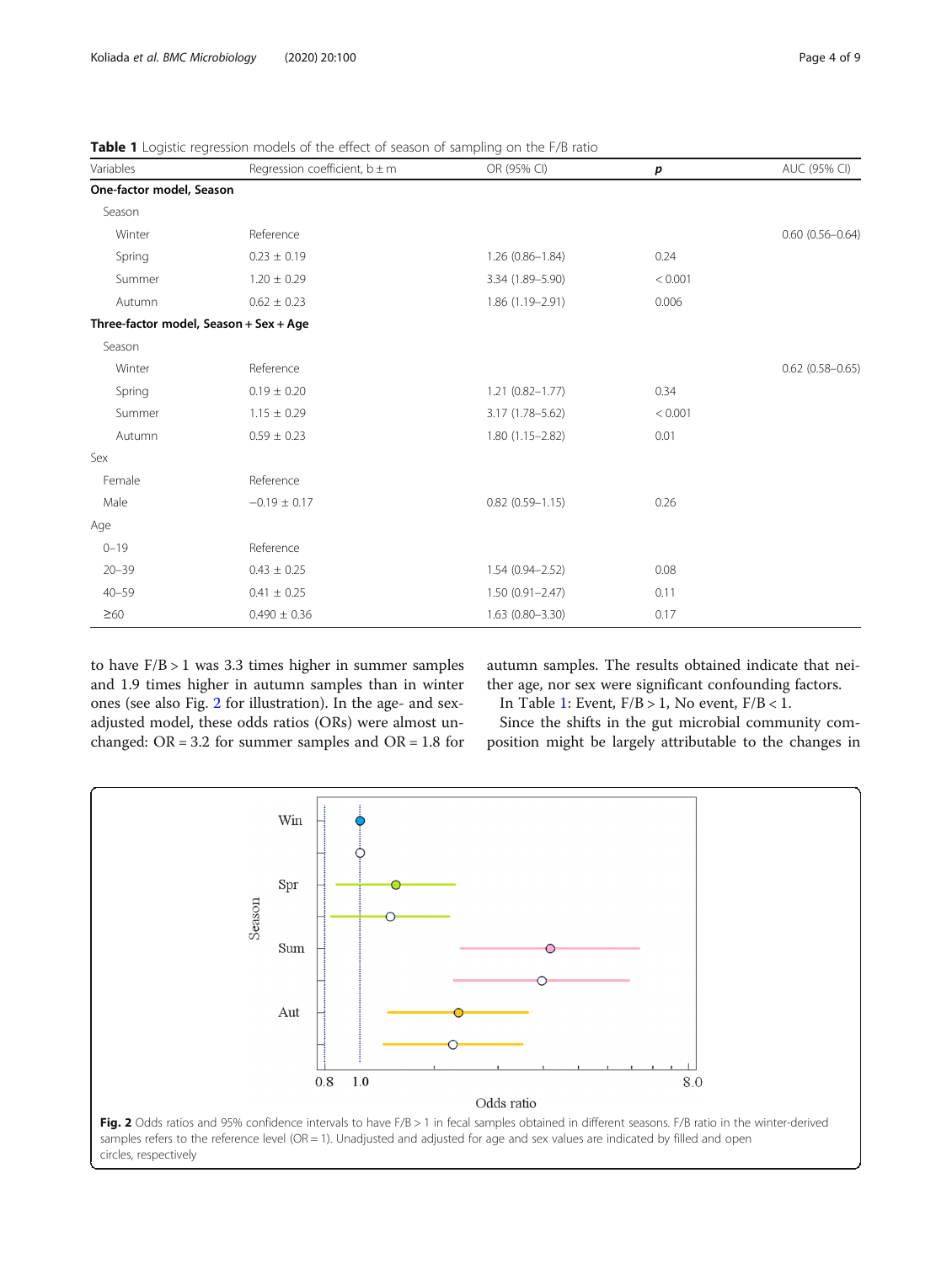nutrient availability, the dietary patterns were assessed in 145 study participants by dietary questionnaires. Significant differences among seasons were observed in dietary fiber intake (Kruskal-Wallis test,  $p = 0.03$ ). Higher levels of fiber consumption were found in the summer (see Fig. 3 for illustration) while no seasonal differences were observed for other polysaccharide components such as hemicellulose and pectin, as well as for all polysaccharides in total ( $p > 0.05$  in all cases).

# **Discussion**

In our study, seasonal shifts in the gut microbiota composition were observed in Ukrainian population. This was, however, not unexpected as this population, being currently low-income and largely agricultural, still essentially depends on climatic factors. As a result, it differs significantly from most modern developed societies that depend only a little on seasonal factors, in particular, due to the year-round availability of fresh fruits and vegetables from a global market. Consequently, different food categories may be consumed homogeneously across the whole calendar year. The latter, however, can lead to adverse health outcomes as well, since the seasonindependent dietary patterns could be related to a loss of microbiome diversity required for maintaining normal metabolism and immune function. In addition, the Western-style diet associated with reduced fiber intake and excess intake of sucrose and saturated fats can result in an insufficient supply of dietary prebiotics necessary to promote the growth of important bacterial taxa [[25](#page-7-0), [26\]](#page-7-0). Season-dependent dietary patterns may, on the contrary, promote gut microbiota diversity. For example, in the Davenport et al. study  $[16]$  $[16]$ , the summer diet, rich in fresh fruits and vegetables and being therefore high-fiber and high-carbohydrate, has been associated with enhanced levels of Bacteroidetes, while the levels of Actinobacteria have been found to be decreased in Hutterite gut microbiomes. Seasonal changes in gut microbiome composition among the Tanzanian Hadza were also shown to be related to the dietary seasonal variation [[18](#page-7-0)]. Throughout the dry season, the Hadza diet is restricted to meat and (primarily) tubers rich in dietary fiber, whereas during the wet season, the Hadza predominantly eat baobab fruits, berries, and honey, which leads to a decreased fiber content in their diet. The seasonal changes observed in the Hazdas' gut are likely aimed at digestive conditions. Throughout the wet season, when most calories come from the honey and fiber intake is substantially reduced, the diversity of the Hazdas' microbiome drops sharply, and their microbiomes become largely enriched with microbial enzymes specifically designed to utilize the fructan, a sugar contained in berries.

In our research, similarly to the study by Davenport and co-authors [\[16\]](#page-7-0), the summer diet was high-fiber, according to dietary records. Such dietary pattern, however, has not been associated with enhanced levels of



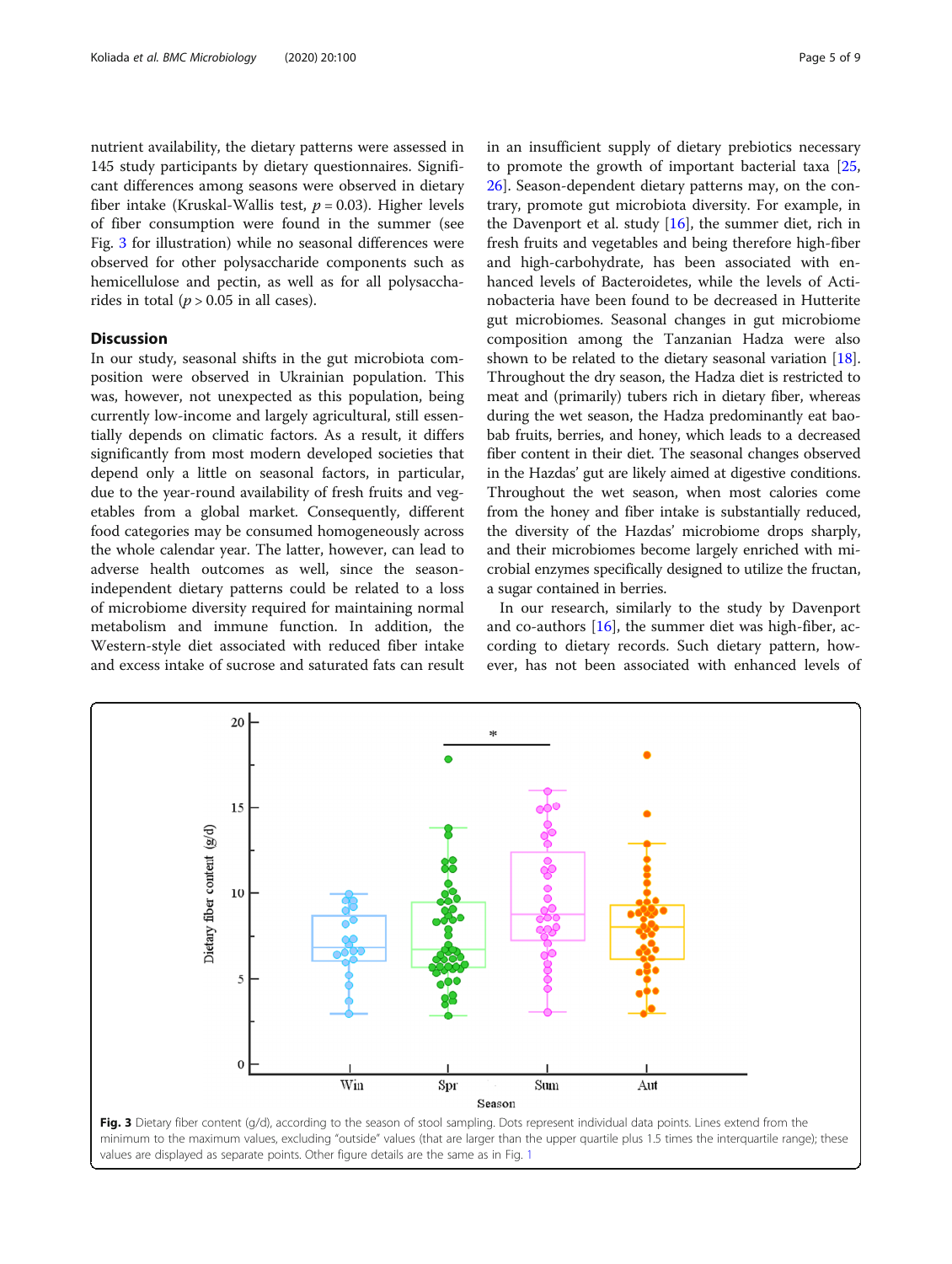Bacteroidetes in the gut microbiome. These levels, on the contrary, were found to be reduced in the summer samples. The inconsistency of our data with results obtained by Davenport et al.  $[16]$  can likely be explained by the fact that much more complicated and ambiguous relationships than a simple correlation between a particular food component and certain microbial phylum (e.g., dietary fiber content and Bacteroidetes abundance) exist between seasonal variables and microbiota composition. Indeed, recent evidence indicates that modifications of human gut microbiota by certain non-digestible dietary carbohydrates occur at the particular strain and species levels and cannot be easily predicted a priori [\[27](#page-7-0), [28](#page-7-0)]. In addition, not only dietary, but also non-dietary factors such as outdoor temperature, day length, sunlight exposure, infection exposures (winter-time respiratory infections vs summer-time gastrointestinal infections) etc. may likely influence the gut microbiome composition. In previous studies, gut microbiome has been indeed shown to be substantially modulated by seasonally fluctuating factors such as vitamin D supply from cutaneous synthesis and nutritional intake [\[29](#page-7-0)], bacterial and helminth infections [[30\]](#page-7-0), antibiotic exposures [\[31](#page-7-0)], as well as the physical activity level [[32](#page-7-0)]. In addition, along with differences in seasonal patterns in the Ukrainian population and in the Hutterite population, the contradiction between our findings and those reported by Davenport et al. [\[16](#page-7-0)] could also be potentially explained by the difference in the methods used, namely, real-time polymerase chain reaction (qRT-PCR) vs 16S rRNA gene sequencing. This, however, requires further study.

The findings from our study and other evidence for seasonality of gut microbiota seem to be important because the seasonal shifts in microbiota composition can potentially contribute to the seasonal pattern of incidence and recurrence, firmly established not only for infectious but also for some non-infectious diseases like affective disorders [[33](#page-7-0)], schizophrenia [\[34](#page-7-0)], stroke [\[35](#page-7-0)], and also ischemic heart disease and heart failure [\[36](#page-7-0)]. Seasonal factors operating perinatally can also influence health status and disease risk in adulthood (so-called "seasonal programming" phenomenon) [\[37](#page-7-0)]. This phenomenon was repeatedly observed across countries. For example, in Ukraine, epidemiological findings indicate that the risk for developing diabetes mellitus (both type 1 and type 2) may be substantially influenced by seasonal factors operating in the perinatal period [[38](#page-7-0), [39\]](#page-7-0). The seasonally-driven factors could be potentially important contributors to the process of microbial gut colonization in early life and, by influencing symbiotic host-bacterial interactions, affect the disease risks in adult life [[40,](#page-8-0) [41](#page-8-0)].

The strength of our research lies in the fact that, unlike previous studies conducted with small sample sizes, we used a large sample size. The important limitation of this study is that, owing to the cross-sectional design used, only limited inferences about causal relationships between risk factors and obtained outcomes may be drawn. Therefore, we plan to conduct a further study in Ukrainian population with a longitudinal design which allows more powerful inferences about causal relationships among the study variables.

### Conclusions

In conclusion, our results indicate that composition of the human intestinal microbiota can vary seasonally. Thereby, the results of human microbiome research might be potentially influenced by seasonality of sampling. The neglect of this factor could lead, in some cases, to biased estimates of observed associations. Therefore, this factor must be taken into consideration in further microbiome research.

# Methods

#### Study population

The fecal samples were obtained throughout the period from 19 May, 2017 to 13 May, 2019 from 769 subjects residing in Ukraine and visited medical clinics in Kyiv (mainly, residents of North-Western regions of Ukraine) and Dnipro (mainly, residents of South-Eastern regions of Ukraine) for consultation and laboratory examination. Written informed consents to provide a stool sample and to the availability of the stored samples for additional bioassays were obtained from all the study participants before enrollment. The inclusion criterion was permanent residence in Ukraine for at least 2 years before visiting. The exclusion criteria were as follows: (a) refusal to give informed consent; (b) serious health problems such as recent surgery, current presence of cancer or infectious disease, acute relapse of any chronic disease, mental illness, types 1 diabetes or poorly controlled type 2 diabetes, and also current use of prohibited medications, probiotics, antibiotics and immunosuppressants. All recruited persons were asked to maintain their usual lifestyle, including dietary and physical activity habits, throughout the study period. The regular communication between investigators and study participants ensured good compliance. After the study finished, recommendations were given to all participants to correct their lifestyle and dietary habits. The study was carried out in accordance with the Declaration of Helsinki and approved by Ethics Committee of the Kyiv Institute of Gerontology (approval number: 88/16; date of approval: 28/12/2016).

Basic demographic characteristics of recruited subjects are presented in Table [2.](#page-6-0)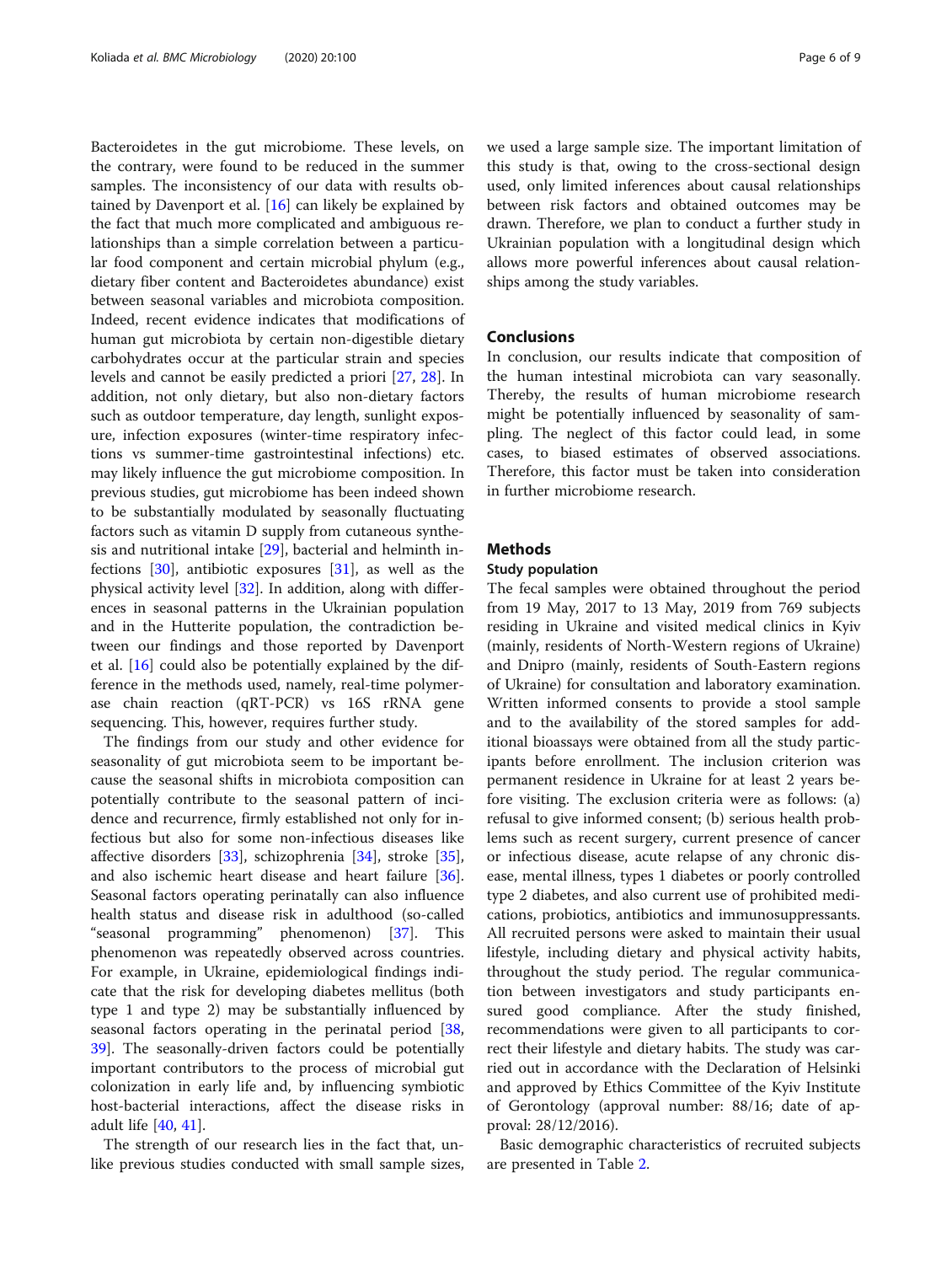| Age group    | Female, n (%) | Male, n (%) | All, n (%) |
|--------------|---------------|-------------|------------|
| $0 - 19$     | 52 (10.3)     | 44 (16.6)   | 96 (12.4)  |
| $20 - 39$    | 205 (40.7)    | 113 (42.6)  | 318 (41.4) |
| $40 - 59$    | 186 (36.9)    | 97 (36.6)   | 283 (36.8) |
| $60+$        | 61(12.1)      | 11(4.2)     | 72 (9.4)   |
| <b>Total</b> | 504 (65.5)    | 265 (34.5)  | 769        |

<span id="page-6-0"></span>Table 2 Baseline characteristics of the study participants

## Dietary recording

Completed 7-day weighed dietary records were provided by 145 study participants. For the calculation of nutrient composition, dietary records (515 food products in total) were analyzed with RATIONAL NUTRITION TEST TRP-D02 software (version 2008; scientific-productive company «VIRIA», Ukraine).

#### Sample collection and DNA extraction

Fresh morning-collected stool samples were provided once by each subject in a stool container on site.

Fecal samples were collected and frozen immediately upon defecation and all collected aliquots were stored at − 20 °C for 1 week until DNA isolation. DNA was extracted from 1.5–2 frozen stool aliquots using the phenol-chloroform method by protocol [\[42\]](#page-8-0). DNA was finally eluted in 200 μl elution buffer. The DNA quantity and quality was measured by NanoDrop ND-8000 (Thermo Scientific, USA). Samples with a DNA concentration less than 20 ng or an A 260/280 less than 1.8 were subjected to ethanol precipitation to concentrate or further purified, respectively, to meet the quality standards.

#### PCR amplification

PCR reaction was performed in real-time thermal cycler Rotor-Gene 6000 (QIAGEN, Germany) as described previously with modification [[43\]](#page-8-0). The PCR reaction conditions consisted of an initial denaturing step of 5 min at 95 °C, 30 cycles of 95 °C for 15 s, annealing  $(15 s$  at 61.5 °C and 72 °C at 30 s), and a final elongation step at 72 °C for 5 min. Every PCR reaction contained 0.05 units/μl of Taq polymerase (Sigma Aldrich), 0.2 mM of each dNTP,  $0.4 \mu M$  of each primer,  $1 \times$  buffer,  $\sim 10$  ng of DNA and water to 25 μl. Samples were amplified with all primer pairs in triplicates. The Cts (univ and spec) were

the threshold cycles registered by the thermocycler. The average Ct value obtained for each pair was transformed into percentage by the formula given by Bacchetti De Gregoris et al. [[44](#page-8-0)]:

$$
X = (Eff. Univ)^{C\text{tuniv}} / (Eff. Spec)^{C\text{tspec}} * 100
$$

where Cts (univ and spec) are the threshold cycles registered by the thermocycler, Eff. Univ is the calculated effectiveness of universal primers  $(2 = 100\%$  and  $1 = 0\%)$ and Eff. Spec refers to the effectiveness of taxon-specific primers. According to this equation, X represents the percentage of 16S taxon-specific copy number presenting in a given sample.

#### Identification of microbial composition

Determination of microbial composition at the level of major microbial phyla was performed by a method described by Bacchetti De Gregoris et al. [\[44](#page-8-0)] with quantitative real-time PCR (qRT-PCR), using universal primers targeting bacterial 16S rRNA gene, and also primers specific for Firmicutes, Actinobacteria and Bacteroidetes. The primer sequences used are presented in Table 3.

#### Statistical analysis

Statistical analyses were performed using the software STATISTICA 11.0. Shapiro–Wilk test was performed to test the normality of the distribution of all the quantitative variables studied. Since variables did not follow normal distribution, non-parametric methods were selected for further analysis of the data. To identify the statistical difference among different seasonal groups, median abundances of each phylum were compared by the Kruskal-Wallis test. Pairwise multiple comparisons between groups were performed using post-hoc Dunn's test. A multivariate logistic regression analysis was used to evaluate the effect of season of sampling on the Firmicutes to Bacteroidetes (F/B) ratio. The receiver operating characteristic (ROC) curve analysis was used to evaluate the logistic regression models. In this analysis, the power of the values predicted by the model to discriminate between negative and positive cases was quantified by the area under the ROC curve (AUC) [\[45\]](#page-8-0).

Table 3 Primer nucleotide sequences used in qRT-PCR assay

| Phylum               | Primer nucleotide sequence     |                              |  |  |
|----------------------|--------------------------------|------------------------------|--|--|
|                      | Forward                        | Reverse                      |  |  |
| <b>Bacteroidetes</b> | 798cfbF AAACTCAAAKGAATTGACGG   | cfb967R GGTAAGGTTCCTCGCGCTAT |  |  |
| Firmicutes           | 928F-firm TGAAACTYAAGGAATTGACG | 1040FirmR ACCATGCACCACCTGTC  |  |  |
| Actinobacteria       | Act920E3 TACGGCCGCAAGGCTA      | Act1200R TCRTCCCCACCTTCCTCCG |  |  |
| 16S rRNA gene        | 926F AAACTCAAAKGAATTGACGG      | 1062R CTCACRRCACGAGCTGAC     |  |  |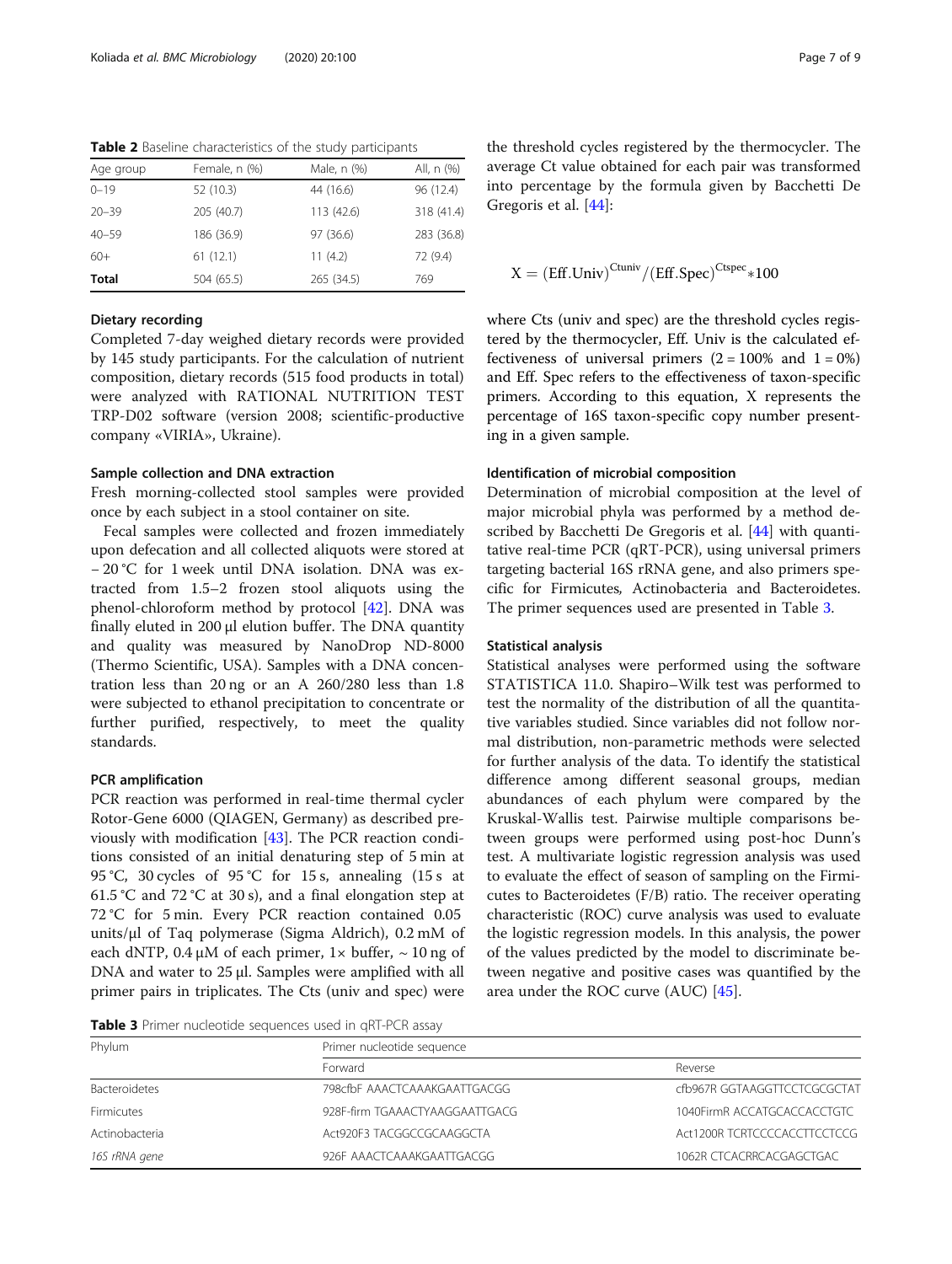#### <span id="page-7-0"></span>Abbreviations

F/B ratio: Firmicutes to Bacteroidetes ratio; GWAS: genome-wide association study; OR: odds ratio; qRT-PCR: real-time polymerase chain reaction

#### Acknowledgements

We thank all the participants for agreeing to participate in the study and staff of the Institute of Gerontology, Molecular Genetic Laboratory Diagen and PB MEDICOM-IN for the technical assistance.

#### Authors' contributions

Conception and design of the study: AK, OL and AV. Collection of data: VM, MR, LP and NK. Analysis and interpretation of data: AK, AV, LP, OL, VG. Manuscript drafting: AK and AV. Study supervision and administrative support: AK, MR and NK. All authors read, revised and approved the final draft.

#### Funding

No funds were received from governmental or private agencies to conduct this study.

#### Availability of data and materials

The datasets generated and analyzed during the study are available upon reasonable request to the corresponding author.

#### Ethics approval and consent to participate

Written informed consents to provide a stool sample and to the availability of the stored samples for additional bioassays were obtained from all the study participants before enrollment. The study was carried out in accordance with the Declaration of Helsinki and approved by Ethics Committee of the Kyiv Institute of Gerontology (approval number: 88/16; date of approval: 28/12/2016).

#### Consent for publication

Not applicable.

#### Competing interests

The authors declare no competing interests.

#### Author details

<sup>1</sup>Institute of Gerontology, Vyshgorodskaya st. 67, Kyiv 04114, Ukraine. <sup>2</sup>Molecular Genetic Laboratory Diagen, Kyiv, Ukraine. <sup>3</sup>Vasyl Stefanyk Precarpathian National University, Ivano-Frankivsk, Ukraine. <sup>4</sup>PB MEDICOM-IN, Dnipro, Ukraine. <sup>5</sup>Bogomolets National Medical University, Kyiv, Ukraine.

#### Received: 11 September 2019 Accepted: 12 April 2020 Published online: 21 April 2020

#### References

- 1. Young VB. The role of the microbiome in human health and disease: an introduction for clinicians. BMJ. 2017;356:j831.
- 2. Valdes AM, Walter J, Segal E, et al. Role of the gut microbiota in nutrition and health. BMJ. 2018;361:k2179.
- 3. Lavelle A, Hill C. Gut microbiome in health and disease: emerging diagnostic opportunities. Gastroenterol Clin N Am. 2019;48(2):221–35.
- 4. Eckburg PB, Bik EM, et al. Diversity of the human intestinal microbial flora. Science. 2005;308(5728):1635–8.
- 5. Rowland I, Gibson G, Heinken A, et al. Gut microbiota functions: metabolism of nutrients and other food components. Eur J Nutr. 2018;57(1):1–24.
- 6. Oliphant K, Allen-Vercoe E. Macronutrient metabolism by the human gut microbiome: major fermentation by-products and their impact on host health. Microbiome. 2019;7(1):91.
- Iacob S, Iacob DG, Luminos LM. Intestinal microbiota as a host defense mechanism to infectious threats. Front Microbiol. 2019;9:3328. [https://doi.](https://doi.org/10.3389/fmicb.2018.03328) [org/10.3389/fmicb.2018.03328](https://doi.org/10.3389/fmicb.2018.03328).
- 8. Ascher S, Reinhardt C. The gut microbiota: an emerging risk factor for cardiovascular and cerebrovascular disease. Eur J Immunol. 2018;48(4):564– 75.
- 9. Feng Q, Chen WD, Wang YD. Gut microbiota: an integral moderator in health and disease. Front Microbiol. 2018;9:151.
- 10. Rinninella E, Raoul P, Cintoni M, et al. What is the healthy gut microbiota composition? A changing ecosystem across age, environment, diet, and

diseases. Microorganisms. 2019;7(1):14. [https://doi.org/10.3390/](https://doi.org/10.3390/microorganisms7010014) [microorganisms7010014](https://doi.org/10.3390/microorganisms7010014).

- 11. Rothschild D, Weissbrod O, Barkan E, et al. Environment dominates over host genetics in shaping human gut microbiota. Nature. 2018;555(7695):210–5.
- 12. Gentile CL, Weir TL. The gut microbiota at the intersection of diet and human health. Science. 2018;362(6416):776–80.
- 13. Tindall AM, Petersen KS, Kris-Etherton PM. Dietary patterns affect the gut microbiome-the link to risk of cardiometabolic diseases. J Nutr. 2018;148(9): 1402–7.
- 14. Flandroy L, Poutahidis T, Berg G, et al. The impact of human activities and lifestyles on the interlinked microbiota and health of humans and of ecosystems. Sci Total Environ. 2018;627:1018–38.
- 15. Karl JP, Hatch AM, Arcidiacono SM, et al. Effects of psychological, environmental and physical stressors on the gut microbiota. Front Microbiol. 2018;9:2013.
- 16. Davenport ER, Mizrahi-Man O, Michelini K, et al. Seasonal variation in human gut microbiome composition. PLoS One. 2014;9(3):e90731.
- 17. Davenport ER, Cusanovich DA, Michelini K, et al. Genome-wide association studies of the human gut microbiota. PLoS One. 2015; 10(11):e0140301.
- 18. Smits SA, Leach J, Sonnenburg ED, et al. Seasonal cycling in the gut microbiome of the Hadza hunter-gatherers of Tanzania. Science. 2017; 357(6353):802–6.
- 19. Fragiadakis GK, Smits SA, Sonnenburg ED, et al. Links between environment, diet, and the hunter-gatherer microbiome. Gut Microbes. 2019;10(2):216–27.
- 20. Dubois G, Girard C, Lapointe FJ, et al. The Inuit gut microbiome is dynamic over time and shaped by traditional foods. Microbiome. 2017;5(1):151.
- 21. Hisada T, Endoh K, Kuriki K. Inter- and intra-individual variations in seasonal and daily stabilities of the human gut microbiota in Japanese. Arch Microbiol. 2015;197(7):919–34.
- 22. Zhang J, Guo Z, Lim AA, et al. Mongolians core gut microbiota and its correlation with seasonal dietary changes. Sci Rep. 2014;4:5001.
- 23. Korownyk C, Liu F, Garrison S. Population level evidence for seasonality of the human microbiome. Chronobiol Int. 2018;35(4):573–7.
- 24. Mariat D, Firmesse O, Levenez F, et al. The Firmicutes/Bacteroidetes ratio of the human microbiota changes with age. BMC Microbiol. 2009;9:123.
- 25. Singh RK, Chang HW, Yan D, et al. Influence of diet on the gut microbiome and implications for human health. J Transl Med. 2017;15(1):73.
- 26. Makki K, Deehan EC, Walter J, et al. The impact of dietary fiber on gut microbiota in host health and disease. Cell Host Microbe. 2018;23(6):705–15.
- 27. Chung WS, Walker AW, Louis P, et al. Modulation of the human gut microbiota by dietary fibres occurs at the species level. BMC Biol. 2016;14:3.
- 28. Larsen N, Bussolo de Souza C, Krych L, et al. Potential of pectins to beneficially modulate the gut microbiota depends on their structural properties. Front Microbiol. 2019;10:223.
- 29. Waterhouse M, Hope B, Krause L, et al. Vitamin D and the gut microbiome: a systematic review of in vivo studies. Eur J Nutr. 2019;58(7):2895–910.
- 30. Stiemsma LT, Reynolds LA, Turvey SE, et al. The hygiene hypothesis: current perspectives and future therapies. Immunotargets Ther. 2015;4:143–57.
- 31. Nogueira T, David PHC, Pothier J. Antibiotics as both friends and foes of the human gut microbiome: the microbial community approach. Drug Dev Res. 2019;80(1):86–97.
- 32. Mailing LJ, Allen JM, Buford TW, et al. Exercise and the gut microbiome: a review of the evidence, potential mechanisms, and implications for human health. Exerc Sport Sci Rev. 2019;47(2):75–85.
- 33. Wirz-Justice A. Seasonality in affective disorders. Gen Comp Endocrinol. 2018;258:244–9.
- 34. Sperling W, Barocka A, Kalb R, et al. Influence of season on manifestation of schizophrenic subtypes. Psychopathology. 1997;30(4):200–7.
- 35. Oberg AL, Ferguson JA, McIntyre LM, et al. Incidence of stroke and season of the year: evidence of an association. Am J Epidemiol. 2000;152(6):558–64.
- 36. Bhatia S, Bhatia S, Mears J, et al. Seasonal periodicity of ischemic heart disease and heart failure. Heart Fail Clin. 2017;13(4):681–9.
- 37. Vaiserman AM, Collinson AC, Koshel NM, et al. Seasonal programming of adult longevity in Ukraine. Int J Biometeorol. 2002;47(1):49–52.
- 38. Vaiserman AM, Carstensen B, Voitenko VP, et al. Seasonality of birth in children and young adults (0-29 years) with type 1 diabetes in Ukraine. Diabetologia. 2007;50(1):32–5.
- 39. Vaiserman AM, Khalangot MD, Carstensen B, et al. Seasonality of birth in adult type 2 diabetic patients in three Ukrainian regions. Diabetologia. 2009; 52(12):2665–7.